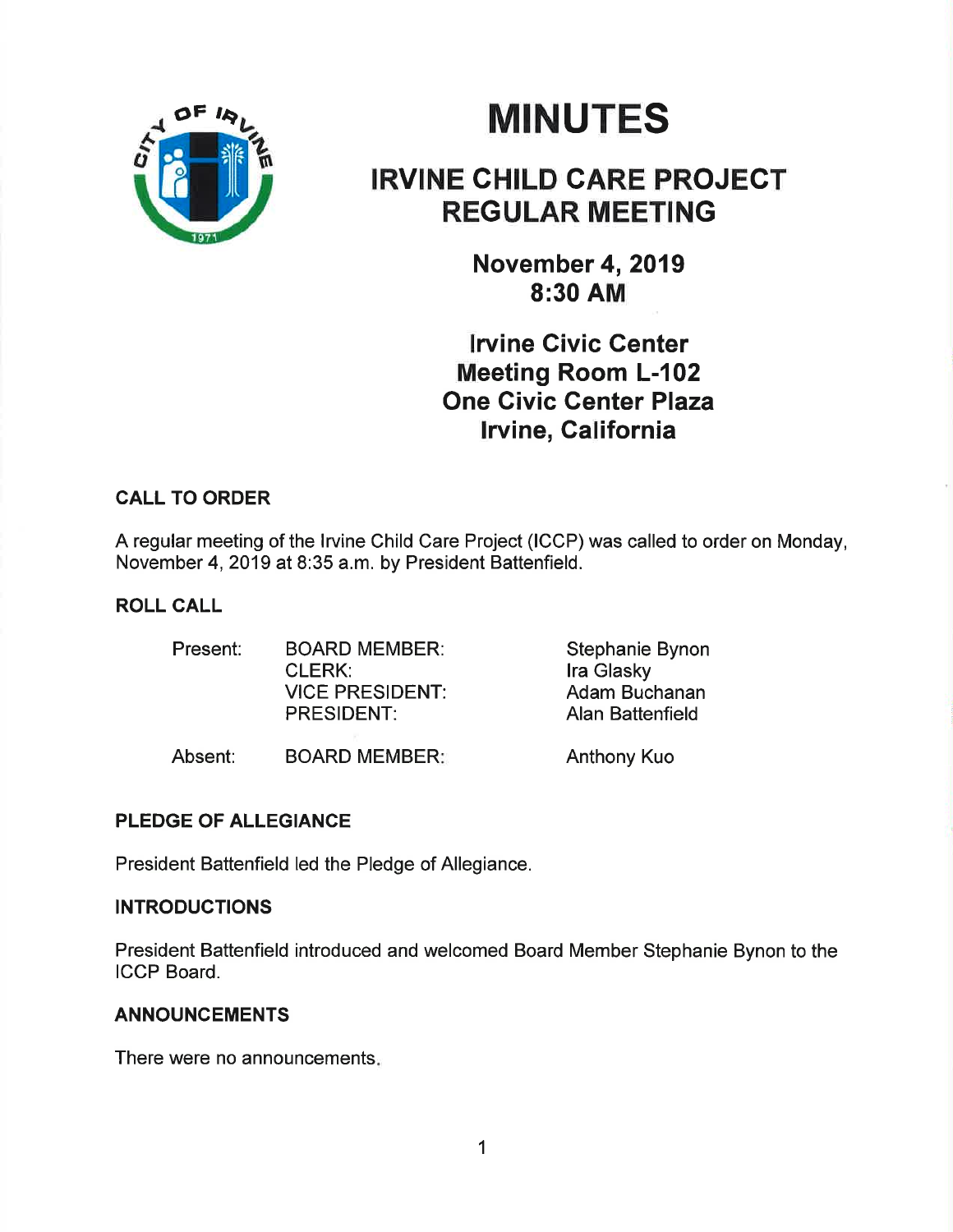#### **PRESENTATIONS**

There were no presentations.

#### ADDITIONS AND DELETIONS TO THE AGENDA

There were no additions or deletions to the agenda.

#### PUBLIC COMMENTS

There were no public comments.

#### CONSENT CALENDAR

Moved by Glerk Glasky, seconded by Vice President Buchanan, to approve Consent Calendar items I through 10.

The motion carried as follows:

Ayes: 4 Battenfield, Buchanan, Bynon, Glasky

Absent: 1 Kuo

#### 1. APPROVAL OF IRVINE CHILD CARE PROJECT MINUTES

#### ACTIONS:

- 1) Approved minutes of the lrvine Child Care Project regular meeting of September 11, 2019.
- 2) Approved minutes of the lrvine Child Care Project regular meeting of October 21,2019.

#### 2. WARRANT REQUEST - CONTINUING DEVELOPMENT, INC.

#### AGTION:

Approved payment of \$52,188.73 to Continuing Development, Inc. for child care development services for September 1-30, 2019.

#### 3. WARRANT REQUESTS - IRVINE CHILDREN'S FUND (ICF) SCHOLARSHIPS

#### ACTION:

Approved payments for warrants totaling the amount of \$9,805.93 for ICF Scholarships during the month of September 2019.

- . \$8,750.43 to Rainbow Rising
- S 838.00 to Kids Stuff<br>S 0.00 to Continuing
- \$ 0.00 to Continuing Development Inc.
- \$ 217.50 to Dolphin Club<br>● \$ 0.00 to Creekers Clul
- 0.00 to Creekers Club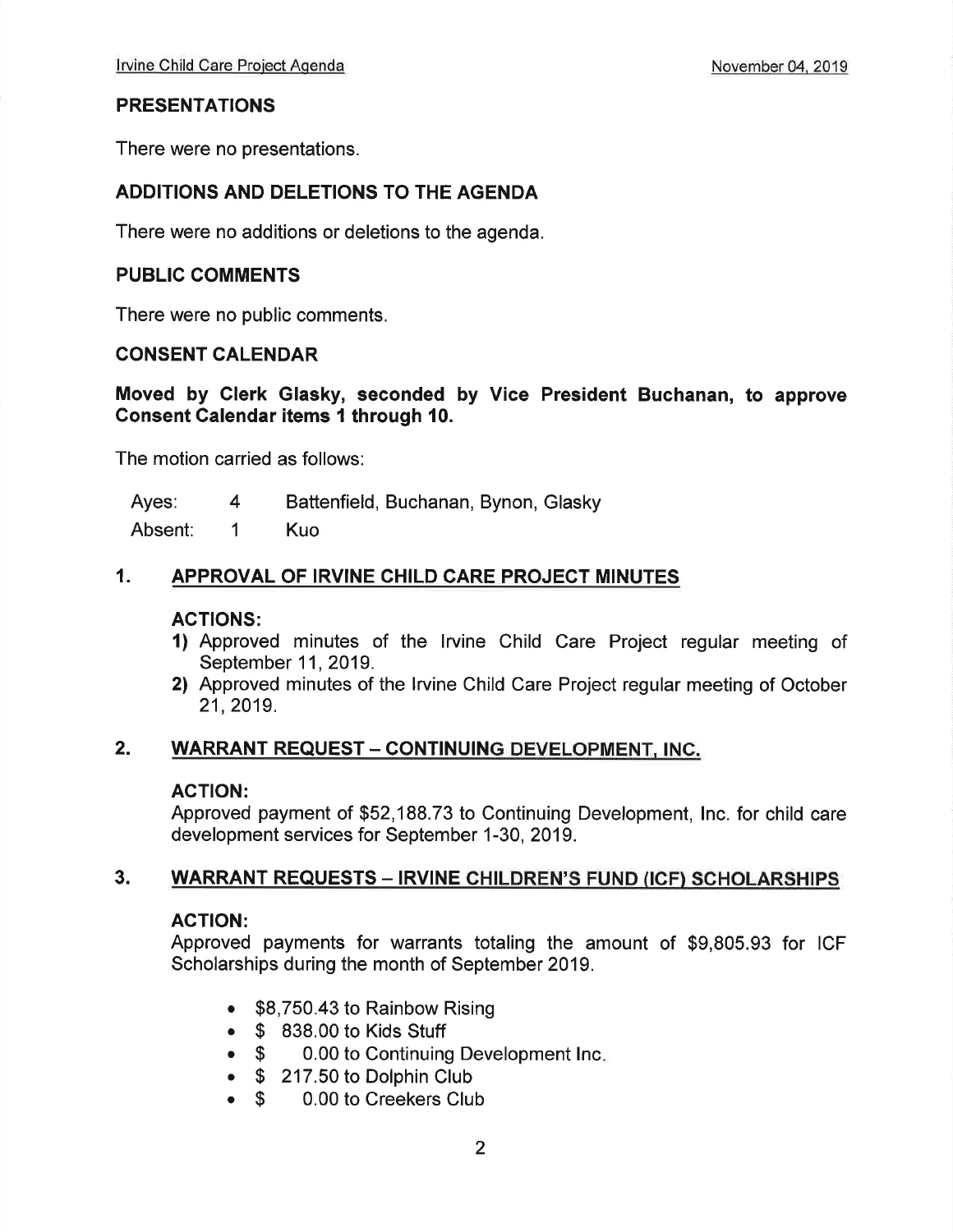#### 4. WARRANT REQUEST - CITY OF IRVINE

#### AGTION:

Approved payment of \$24,013.91 to the City of lrvine for Program Administration, Grant Administration, and Supplies for the month of September 2019.

- \$22,928.91 for Program Administration
- \$ 1,085.00 for Grant Administration<br>• \$ 0.00 for Supplies
- 0.00 for Supplies

#### 5. WARRANT REQUEST - IRVINE UNIFIED SCHOOL DISTRICT (IUSD)

#### AGTION:

Approved payment of \$69,646.76 for Facilities and Financial Support Services, Utilities, Custodial Services, Custodial Equipment Amortization and payment for sale of IUSD-owned portables to ICCP for the month of September 2019.

- \$44,452,92 for Custodial Services
- \$ 675.00 for Custodial Equip Amortization
- . \$10,589.42 for Payment of Portable Purchase
- $\bullet$  \$ 7.262.75 for Utilities
- \$ 6,666,67 for Facilities & Financial Support

#### 6. ICCP PAYMENTS FOR OCTOBER 2OI9

#### AGTION:

Reviewed and approved October 2019 payments attached

#### 7. ICCP EXPENSES PAID BY IUSD

#### AGTION:

Reviewed and accepted attached invoice in the total amount of \$410,364.54 paid by IUSD on behalf of ICCP.

#### 8. DEPOSIT OF SCHOLARSHIP FUNDS FROM ICF

#### AGTION:

Authorized the deposit of funds from ICF into the appropriate account as follows

|  | $\bullet$ \$ 777.75   | 01-005-712-00-8689 |
|--|-----------------------|--------------------|
|  | $\bullet$ \$14,774.50 | 01-005-712-00-8699 |

#### 9. DEPOSIT OF STATE GRANT APPORTIONMENT

#### ACTION:

Authorized the deposit of grant funds from the State Department of Education into the appropriate account as follows: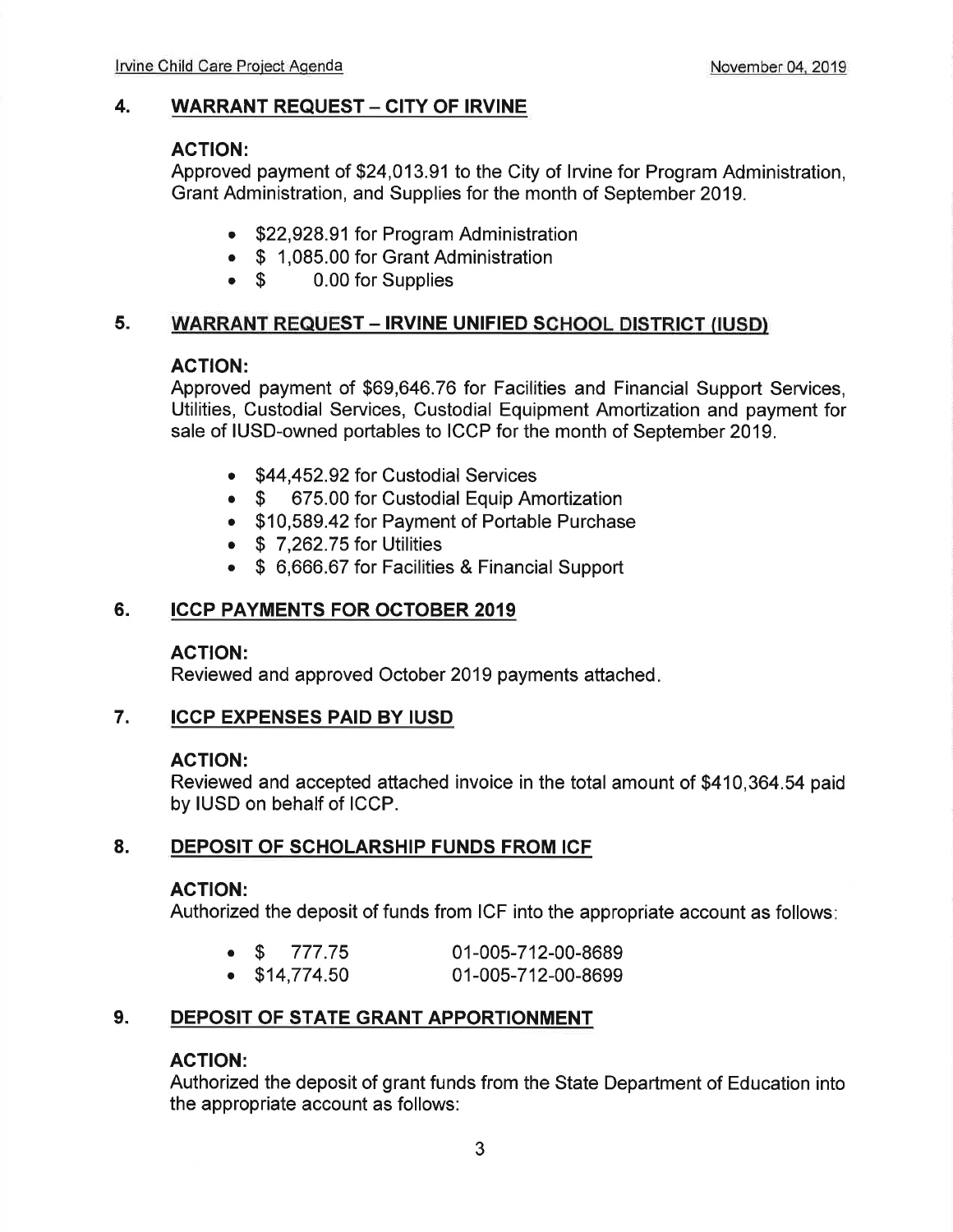| $\bullet$ \$23,376.00 | 01-005-50100-8290 |
|-----------------------|-------------------|
|                       |                   |

- 01-005-50100-8290
- $\bullet$  \$61,191.00 01-005-50100-8590

#### 10. CALIFORNIA DEPARTMENT OF EDUCATION GENERAL CHILD CARE AND DEVELOPMENT PROGRAM GRANT FUNDING FOR FY 2O1g.2O

#### ACTION:

Submitted for the Board's information

#### BOARD BUSINESS

#### 1. ICCP 2O2O MEETING SCHEDULE

 $\bullet$  \$ 10.748.00

Community Services Supervisor Stubbler presented the item

ACTION: Moved by Clerk Glasky, seconded by President Battenfield and carried unanimously by members present to approve the ICCP 2020 meeting schedule.

Ayes: Absent: 4 1 Battenfield, Buchanan, Bynon, Glasky Kuo

#### 2. IRVINE CHILD CARE PROJECT (ICCP) FUNDS FOR QUALITY ASSESSMENT CONSULTING SERVICES BEGINNING FY 2020.21

Community Services Supervisor Stubbler presented the item and responded to board inquiry.

Discussion included: current levels of service, ICCP budget and financial resources to support two assessments per year, ICCP criteria vs. state Community Care Licensing criteria.

AGTION: Moved by President Battenfield, seconded by Clerk Glasky and carried unanimously by members present to approve Option A: Allocate a total of \$56,000 for FY 2019-20 and going forward to include two ICCP Quality Assessment visits per site.

| Ayes:   | Battenfield, Buchanan, Bynon, Glasky |
|---------|--------------------------------------|
| Absent: | Kuo                                  |

Option A: Allocate a total of \$56,000 for FY 2019-20 to include two ICCP Quality Assessment visits per site.

Option B: Allocate a total of \$28,000 for FY 2019-20 to include one ICCP Quality Assessment visit per site.